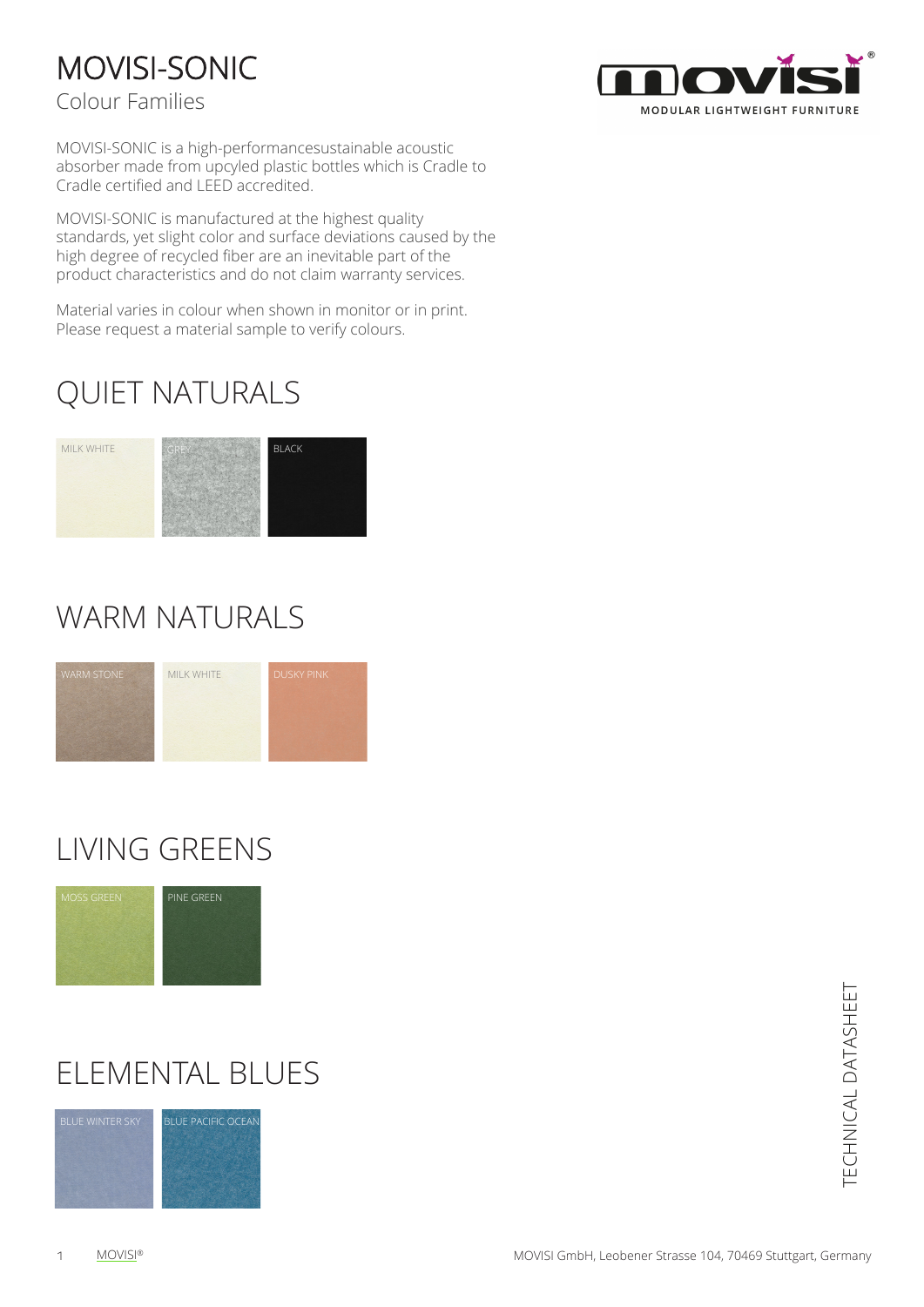### SOOTHING PASTELS



### ELEGANT DARKS



### ENERGETIC BRIGHTS